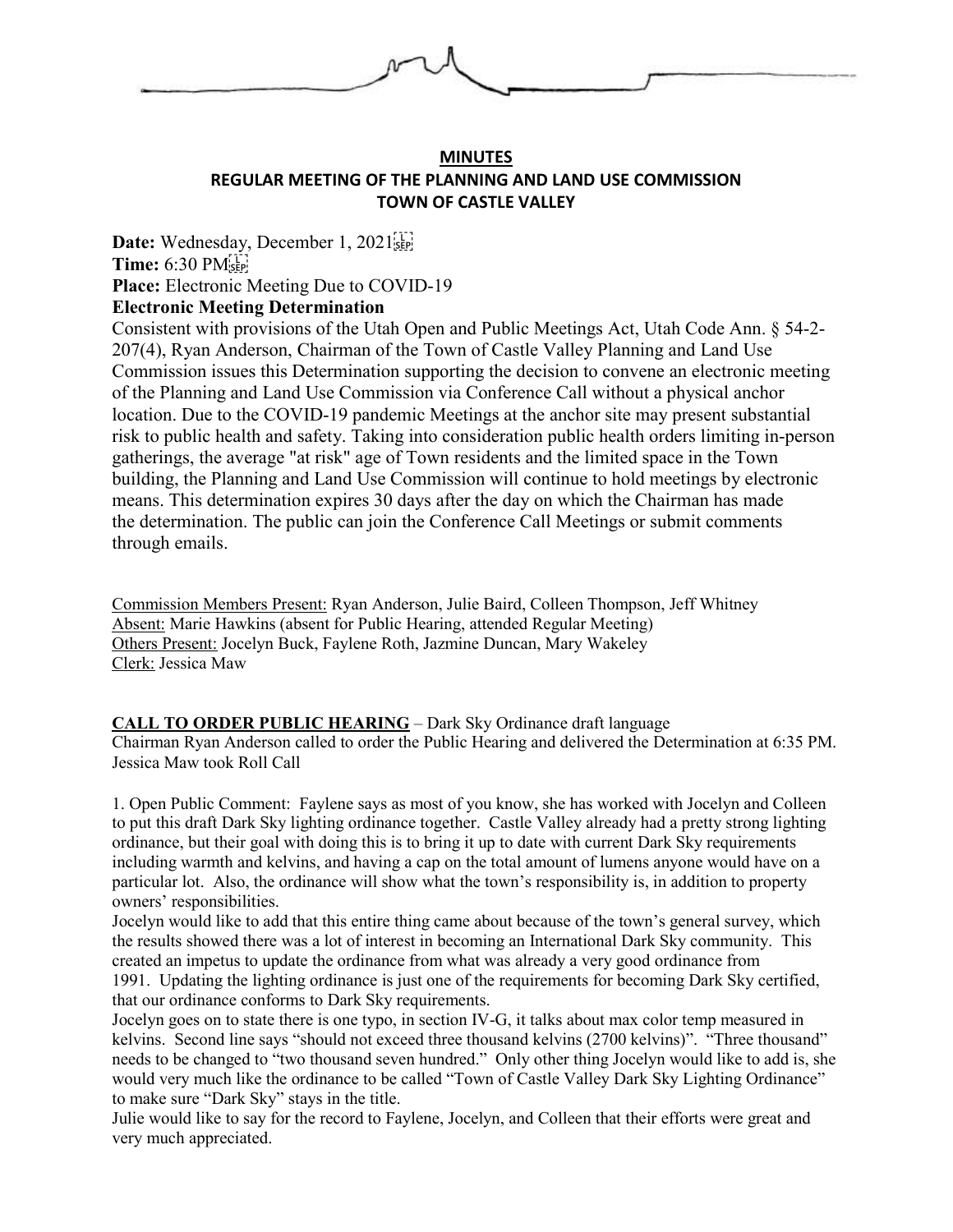# **ADJOURNMENT**

Thompson moves to adjourn the Public Hearing on draft lighting ordinance language, Baird seconds. Motion passes unanimously. Public hearing adjourns at 6:44 pm.

## **CALL TO ORDER REGULAR MEETING** -

Chairman Ryan Anderson called to order the Regular Meeting at 6:44 PM. Marie Hawkins is added to the roll.

1. Adoption of Agenda:

Thompson moves to strike agenda item #6 as it was resolved during October's meeting. Baird seconds. Motion passes unanimously.

### 2. Open Public Comment: None

3. Approval of Minutes Regular Meeting 11.10.2021: Baird moves to approve as amended in the meeting packet with comments from Thompson, Whitney seconds. Motion passes unanimously.

# 4. Reports:

- o Correspondence: Jessica reads email from Carol Drake re: kelvin strength typo (discussed earlier by Jocelyn in Public Hearing open comments)
- o
- o Town Council Meeting(s) given by Thompson and included in meeting packet
- o Building Permit Agent Report given by Thompson and included in meeting packet
	- Updates on Recent Applications discussed under agenda items 6 & 7

### **NEW BUSINESS**

5. Discussion and Possible Action re: Town of CV Dark Sky Lighting Ordinance 2021 draft language

Thompson moves to open discussion, Whitney seconds. Motion passes unanimously. Thompson motions to change title to "Town of Castle Valley Dark Sky Lighting Ordinance" anywhere that it appears in the document. Baird seconds. Motion passes unanimously. Whitney moves to adopt draft language as presented with the typo correction discussed earlier and the title change. Thompson seconds. Motion passes unanimously.

6. Discussion and Possible Action re: PLUC recommendation to Town Council to approve Conditional Use Permit and business license renewals for 2021

Thompson motions to open discussion, Baird seconds. Motion passes unanimously.

Thompson says this is ordinarily something the clerk does. Since we lost Susan earlier this year, Colleen took it on as BPA. Usually, forms for renewals are sent via regular mail, but since time was so short, Colleen sent email with forms and followed up by phone, etc. The only one that wasn't able to be reached was David Rhodes at lot 430 on Rimrock. The property was sold, but it is believed he was still occupying the property. There are 22 active who want to renew, 15 who want additional business licenses. Colleen says everyone was accommodating, so she hopes this can be handled via email in the future.

Thompson specifies PLUC decides which to be approved, and is sent to the Town Council for final approval.

Julie asks procedurally, her understanding is this is administrative as long as requirements are met. Colleen says this is an opportunity for a neighbor to raise an objection if there is one. When someone gets a business CUP, all neighbors are notified which gives an opportunity to object, and the same opportunity is made available each year at renewal time. Jeff says if there is no complaint, there's no reason not to approve.

Whitney moves to approve the Conditional Use Permits and business license renewals, Baird